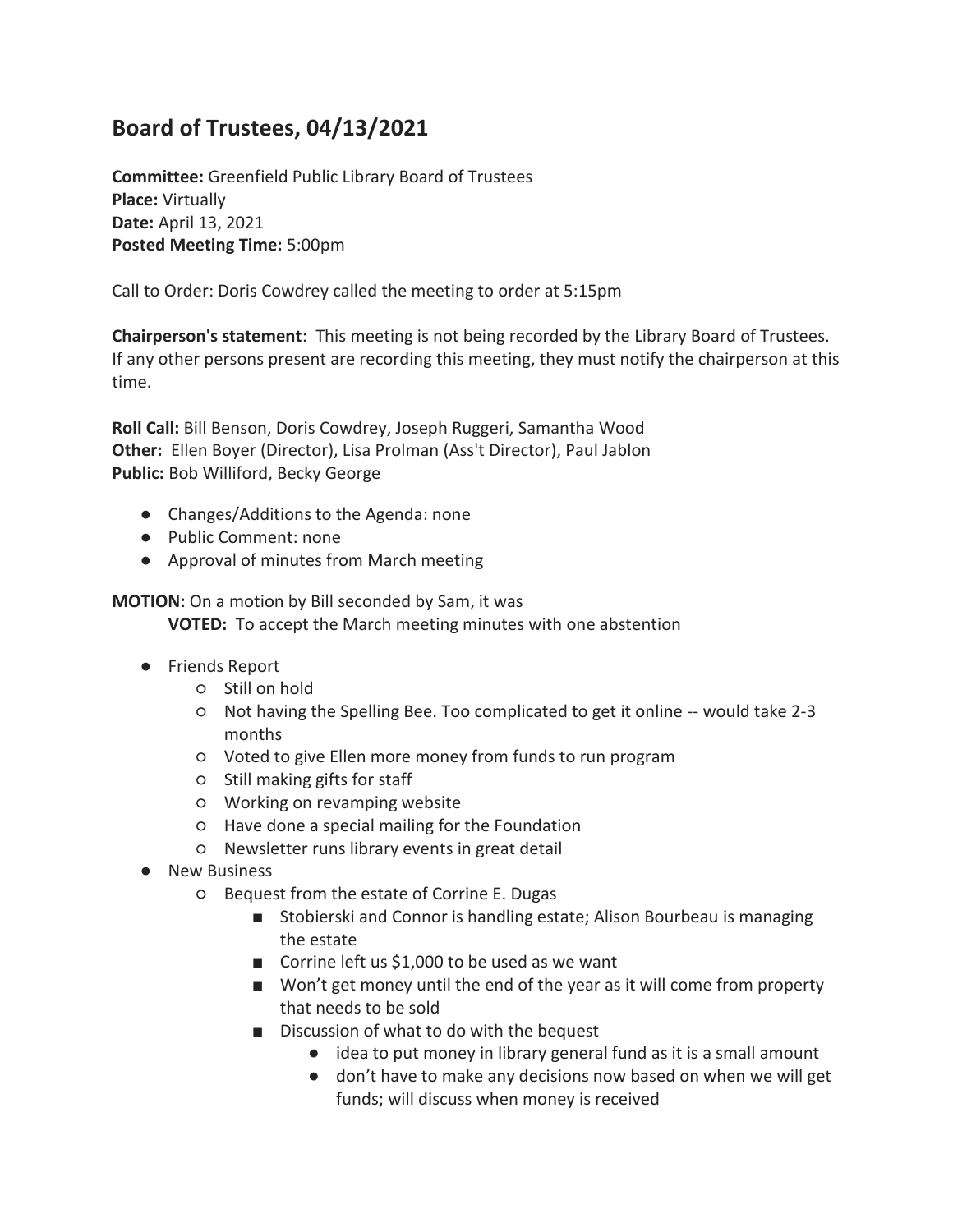- Landscaping in front of the library
	- Nicola Shipman, an associate of the FGPL, is in the Garden Club. They are offering to take over maintenance of the gardens in front of the building
	- Library customers have started asking what we are doing to replace the shrubs that were very obviously removed from the front of the building to make our doorside pickup door easier to see; Trustees have jurisdiction over the grounds
		- Discussion of options -- mulch over the beds, plant grass seed, crushed stone
		- Garden Club is looking to maintain only the garden beds, not the area in front of the library where the shrubs are
		- How will we handle the grounds for the next two years given that we are moving? How much to invest in this maintenance?
		- In the past we have hired the correctional crew to do a spring and fall cleanup; suggest allowing Garden Club to maintain garden
	- Decision to express appreciation to Garden Club and acceptance of their offer
	- Will look into options for front of library where shrubs were and discuss next month
	- Looking at getting two tents to expand our Laptops on the Lawn program so that staff doesn't have to put the tent up and take it down each day; also looking at getting picnic tables to use; discussion of what to do with folks who need ADA compliant tables
- Old Business and Committee Reports
	- Update on current limited library services and next steps
		- Mayor has approved our plan to open for limited browsing -- 8 hours per week, Tuesday and Thursday to coincide with our doorside pickup hours
		- June will add Saturdays during doorside pickup
		- July will be open 6 days a week during doorside pickup
		- Originally we were looking at September to our full 51 hours, but the Mayor would like us to do this in August; will look at COVID cases
		- Still required to do contact tracing, so we will have people scan their library cards into a laptop using a spreadsheet Lisa has created; should be quicker and more private than the index cards we were using
		- We are looking forward to getting back to some sort of normal
		- Mayor has decreed that as of June 7, all work from home will stop; Ellen will meet with her to discuss our virtual programming to see if that can be exempted as well as meetings; will ask for clarification
	- Building Committee
		- Dan Pallotta thinks we will be able to go out to bid in a couple of weeks
		- Co-chair, Tim Farrell is now assuming the role of running meetings and overseeing the project as the construction phase is beginning.
		- Things are mostly on schedule.